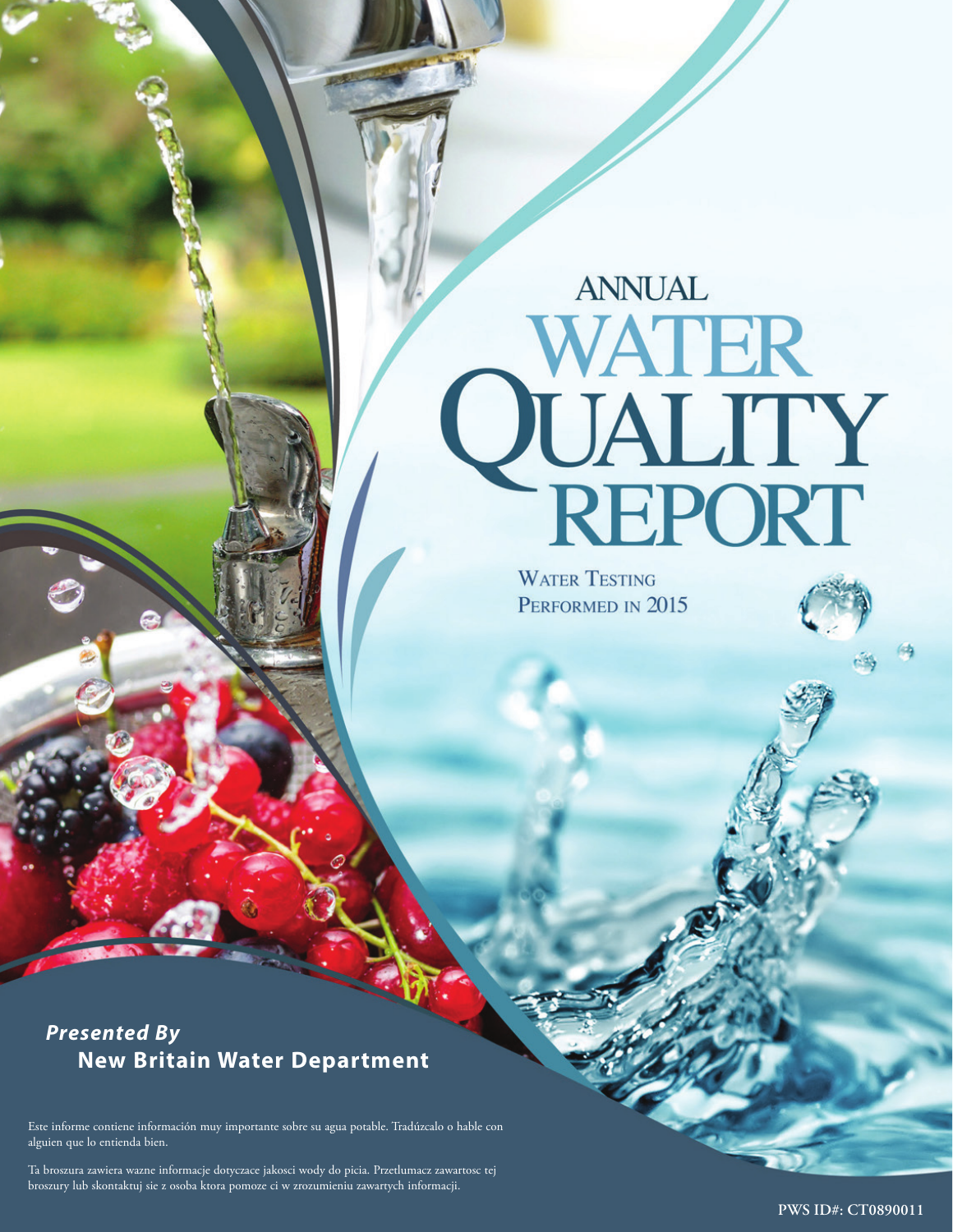## Meeting the Challenge



The Honorable Mayor of New Britain Erin E. Stewart and Board of Water Commissioners are once again proud to present our annual drinking water report, covering all drinking water testing performed between January 1 and December 31, 2015. Over the years, the staff

at the Water Department have dedicated themselves to producing drinking water that meets all state and federal standards. We continually strive to adopt new methods for delivering the best-quality drinking water to your homes and businesses. As new challenges to drinking water safety emerge, we remain vigilant in protecting the health of our customers.

Please remember that we are always available to assist you should you ever have any questions or concerns about your water.

For more information about this report, or for any questions relating to your drinking water, please call Superintendent Ramon Esponda, PE, ME, at (860) 826-3546.

#### Lead in Home Plumbing

If present, elevated levels of lead can cause serious<br>health problems, especially for pregnant women and f present, elevated levels of lead can cause serious young children. Lead in drinking water is primarily from materials and components associated with service lines and home plumbing. We are responsible for providing high-quality drinking water, but we cannot control the variety of materials used in plumbing components. When your water has been sitting for several hours, you can minimize the potential for lead exposure by flushing your tap for 30 seconds to 2 minutes before using water for drinking or cooking. If you are concerned about lead in



your water, you may wish to have your water tested. Information on lead in drinking water, testing methods, and steps you can take to minimize exposure is available from the Safe Drinking Water Hotline or at www.epa.gov/lead.

#### Community Participation

You are invited to participate in our public forum<br>and voice your concerns about your drinking<br>waves The Board of Water Commissioners most the water. The Board of Water Commissioners meets the first Tuesday after the first Wednesday of each month beginning at 7 p.m. at 50 Caretaker Road, New Britain, CT.

#### Substances That Could Be in Water

To ensure that tap water is safe to drink, the U.S. **L** EPA prescribes regulations limiting the amount of certain contaminants in water provided by public water systems. U.S. Food and Drug Administration regulations establish limits for contaminants in bottled water that must provide the same protection for public health. Drinking water, including bottled water, may reasonably be expected to contain at least small amounts of some contaminants. The presence of these contaminants does not necessarily indicate that the water poses a health risk.

The sources of drinking water (both tap water and bottled water) include rivers, lakes, streams, ponds, reservoirs, springs, and wells. As water travels over the surface of the land or through the ground, it dissolves naturally occurring minerals, in some cases, radioactive material, and substances resulting from the presence of animals or from human activity. Substances that may be present in source water include: Microbial Contaminants, such as viruses and bacteria, which may come from sewage treatment plants, septic systems, agricultural livestock operations, or wildlife; Inorganic Contaminants, such as salts and metals, which can be naturally occurring or may result from urban stormwater runoff, industrial or domestic wastewater discharges, oil and gas production, mining, or farming; Pesticides and Herbicides, which may come from a variety of sources such as agriculture, urban stormwater runoff, and residential uses; Organic Chemical Contaminants, including synthetic and volatile organic chemicals, which are by-products of industrial processes and petroleum production and may also come from gas stations, urban stormwater runoff, and septic systems; Radioactive Contaminants, which can be naturally occurring or may be the result of oil and gas production and mining activities.

More information about contaminants and potential health effects can be obtained by calling the U.S. EPA's Safe Drinking Water Hotline at (800) 426-4791.

#### Where Does My Water Come From?

The New Britain Water Department's customers receive water from 8 sources. The Shuttle Meadow Water Treatment Plant<br>draws water from the Shuttle Meadow, Wasel, Whigville, Wolcott, White Bridge, Hart Ponds and Nepaugh Reser combined they hold about 3 billion gallons of water. The Department also has three well fields: the upper and lower White Bridge well fields in Bristol as well as the Patton Brook well in the Town of Southington. The Shuttle Meadow Water Treatment Plant is one of the most advanced plants in the state. It was completed in 2004 and provides over three billion gallons of drinking water every year.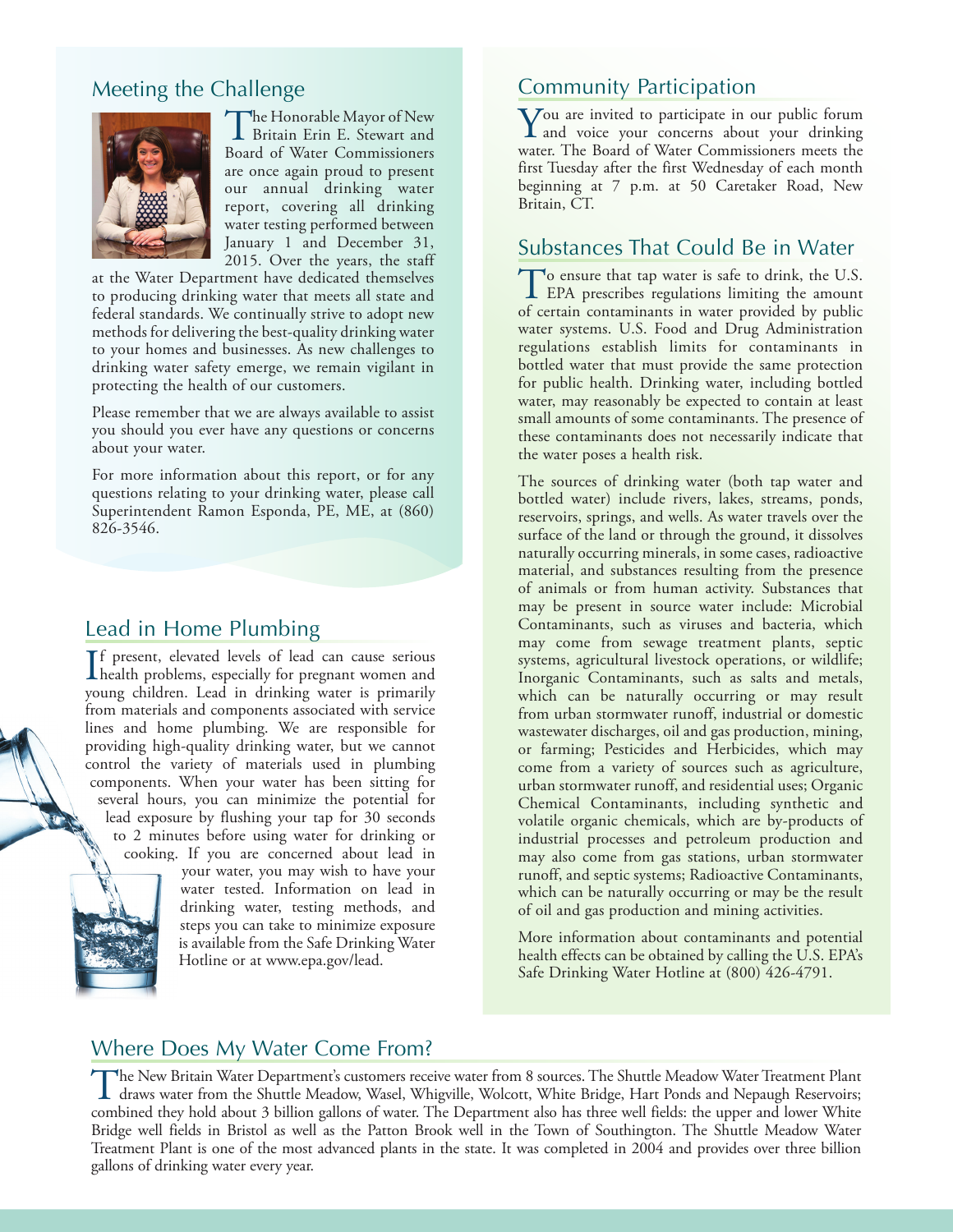## Important Health Information

Sources of lead in drinking water include corrosion of<br>household plumbing systems and erosion of natural<br>denotes be distributed to the lower constitution deposits. Infants and children who drink water containing lead in excess of the action level could experience delays in their physical or mental development. Children could show slight deficits in attention span and learning abilities. Adults who drink this water over many years could develop kidney problems or high blood pressure.

Sources of copper in drinking water includes corrosion of household plumbing systems, erosion of natural deposits, and leaching from wood preservatives. Copper is an essential nutrient, but some people who drink water containing copper in excess of the action level over a relatively short amount of time could experience gastrointestinal distress. Some people who drink water containing copper in excess of the action level over many years could suffer liver or kidney damage. People with Wilson's Disease should consult their personal doctors.

Some people may be more vulnerable to contaminants in drinking water than the general population. Immunocompromised persons such as those with cancer undergoing chemotherapy, those who have undergone organ transplants, people with HIV/AIDS or other immune system disorders, some elderly, and infants may be particularly at risk from infections. These people should seek advice about drinking water from their health care providers. The U.S. EPA/CDC (Centers for Disease Control and Prevention) guidelines on appropriate means to lessen the risk of infection by *Cryptosporidium* and other microbial contaminants are available from the Safe Drinking Water Hotline at (800) 426-4791.

#### Source Water Assessment

A source water assessment of the New Britain source<br>
waters was completed by the Department of Public Health, Drinking Water Section. The updated assessment report can be found on the Department of Public Health's Web site: http://www.dir.ct.gov/dph/ Water/SWAP/Community/CT0890011.pdf.

The assessment found that one of our water sources has a high susceptibility to potential sources of contamination because it is located in a urban setting. Even though nothing has ever been detected there the departments is required to make this information public.

#### Source Water Protection

The New Britain Water Department takes great pride in having some of the best sources of water in the State of Connecticut. To ensure that these sources remain of the highest quality, the Water Department patrols and inspects the watersheds and performs many tests of its water for potential contamination.

## Water Treatment Process

ur treatment process consists of a series of steps. First, raw water is drawn from our water sources and disinfected by ozone gas, which is an advanced method of disinfection used to protect against Cryptosporidium. It also has the added benefit of oxidizing metals and removing unwanted taste and odor compounds from the water. The second step in the process sends the water to a mixing tank where polyaluminum chloride is added, which causes small particles to adhere to one another, making them heavy enough to settle into a basin from which sediment is removed. After settling, the water is filtered through granular activated carbon and fine sand to remove smaller suspended particles and organic compounds. The water is now very clear and ready for final treatment. Chlorine is added to maintain a disinfectant residual in the distribution system. (We carefully monitor the amount of chlorine needed to protect the safety of your water.) In addition, calcium carbonate is used to reduce corrosion of plumbing fixtures by adjust the pH and alkalinity of the water, and fluoride is also added to promote dental health. The water is then sent to a clear well where after a period of time it is ready to flow to your home or business.

## Community Water Fluoridation

The safety and benefits of fluoride are well documented. For over 70 years, U.S. citizens have benefited from drinking water containing fluoride, leading to better dental health. Drinking fluoridated water keeps the teeth strong and has reduced tooth decay by approximately 25 percent in children and adults.

Over the past several decades, there have been major improvements in oral health. Still, tooth decay remains one of the most common chronic diseases of childhood. Community water fluoridation has been identified as the most cost-effective method of delivering fluoride to all members of the community, regardless of age, educational attainment, or income level.

Nearly all water contains some fluoride, but usually not enough to help prevent tooth decay or cavities. Public water systems can add the right amount of fluoride to the local drinking water to prevent tooth decay.

Community water fluoridation is recommended by nearly all public health, medical, and dental organizations in the U.S. Because of its contribution to the dramatic decline in tooth decay, the Centers for Disease Control and Prevention (CDC) named community water fluoridation one of the greatest public health achievements of the 20th century. (Courtesy of CDC: cdc.gov/fluoridation)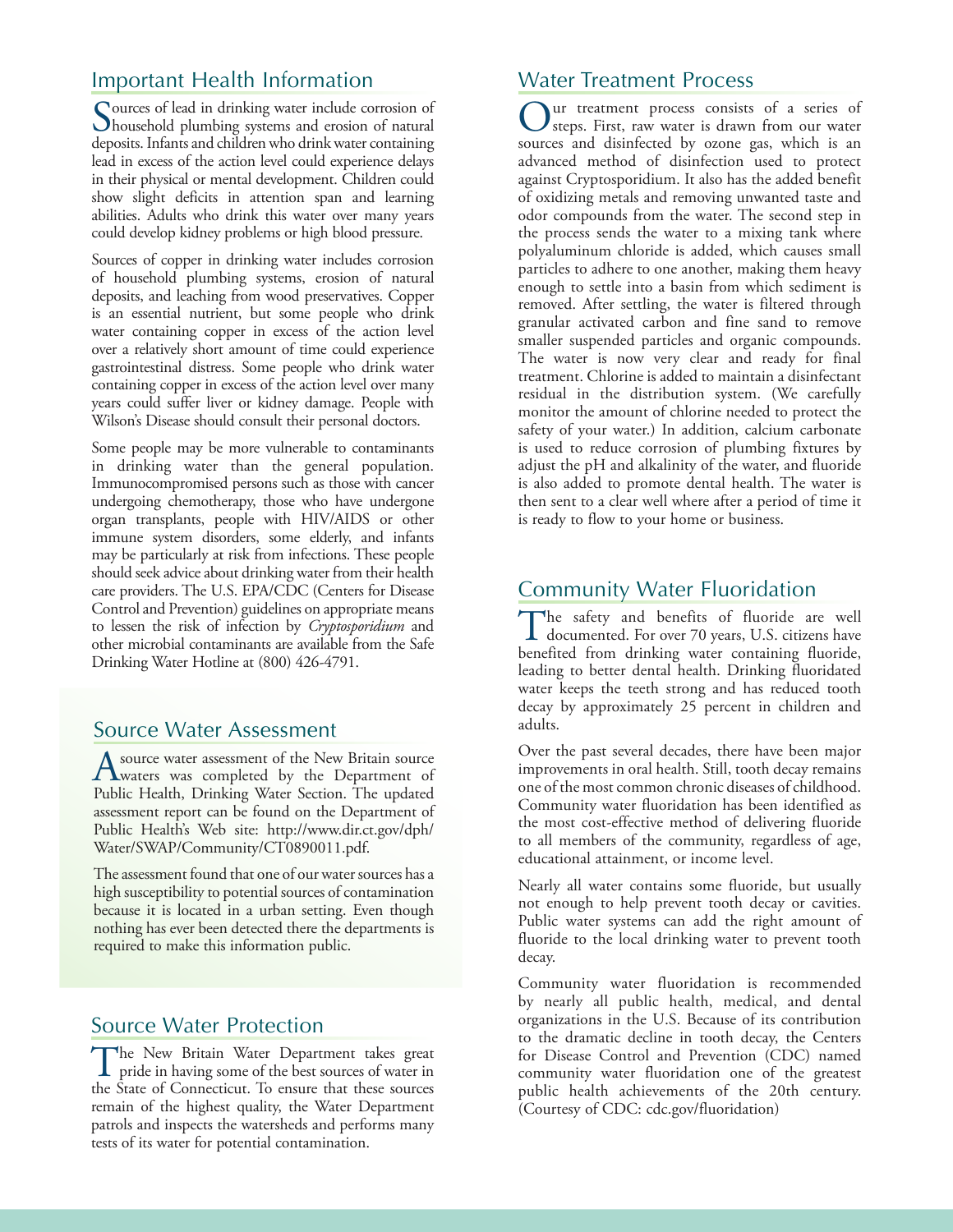## Benefits of Chlorination

Disinfection, a chemical process used to control disease-causing microorganisms by killing or inactivating them, is unquestionably the most important step in drinking water treatment. By far the most common model of disinf method of disinfection in North America is chlorination.

Before communities began routinely treating drinking water with chlorine (starting with Chicago and Jersey City in 1908), cholera, typhoid fever, dysentery, and hepatitis A killed thousands of U.S. residents annually. Drinking water chlorination and filtration have helped to virtually eliminate these diseases in the U.S. Significant strides in public health are directly linked to the adoption of drinking water chlorination. In fact, the filtration of drinking water plus the use of chlorine is probably the most significant public health advancement in human history.

How chlorination works:

**Potent Germicide Reduction** in the level of many disease-causing microorganisms in drinking water to almost immeasurable levels.

**Taste and Odor Reduction** of many disagreeable tastes and odors like foul-smelling algae secretions, sulfides, and odors from decaying vegetation.

**Biological Growth Elimination** of slime bacteria, molds, and algae that commonly grow in water supply reservoirs, on the walls of water mains, and in storage tanks.

**Chemical Removal** of hydrogen sulfide (which has a rotten egg odor), ammonia, and other nitrogenous compounds that have unpleasant tastes and hinder disinfection. It also helps to remove iron and manganese from raw water.

## Failure in Flint

The national news coverage of water conditions in Flint,<br>Michigan, has created a great deal of confusion and<br>nontranging away the next were The water sheet has consternation over the past year. The water there has been described as being corrosive; images of corroded batteries and warning labels on bottles of acids come to mind. But is corrosive water necessarily bad?

Corrosive water can be defined as a condition of water quality that will dissolve metals (iron, lead, copper, etc.) from metallic plumbing at an excessive rate. There are a few contributing factors but, generally speaking, corrosive water has a pH of less than 7; the lower the pH, the more acidic, or corrosive, the water becomes. (By this definition, many natural waterways throughout the country can be described as corrosive.) While all plumbing will be somewhat affected over time by the water it carries, corrosive water will damage plumbing much more rapidly than water with low corrosivity.

By itself, corrosive water is not a health concern; your morning glass of orange juice is considerably more corrosive than the typical lake or river. What is of concern is that exposure in drinking water to elevated levels of the dissolved metals increases adverse health risks. And there lies the problem.

Public water systems are required to maintain their water at optimal conditions to prevent it from reaching corrosive levels. Rest assured that we routinely monitor our water to make sure that what happened in Flint never happens here. For more information on how corrosivity affects water quality, download this informative pamphlet: http://goo.gl/KpTmXv.

## Water Conservation

 $\sum$ ou can play a role in conserving water and save yourself money in the process by becoming conscious of the amount of water your household is using and by looking for ways to use less whenever you can. It is not hard to conserve water. Here are a few tips:

- Automatic dishwashers use 15 gallons for every cycle, regardless of how many dishes are loaded. So get a run for your money and load it to capacity.
- Turn off the tap when brushing your teeth.
- Check every faucet in your home for leaks. Just a slow drip can waste 15 to 20 gallons a day. Fix it and you can save almost 6,000 gallons per year.
- Check your toilets for leaks by putting a few drops of food coloring in the tank. Watch for a few minutes to see if the color shows up in the bowl. It is not uncommon to lose up to 100 gallons a day from an invisible toilet leak. Fix it and you save more than 30,000 gallons a year.
- Use your water meter to detect hidden leaks. Simply turn off all taps and water-using appliances. Then check the meter after 15 minutes. If it moved, you have a leak.

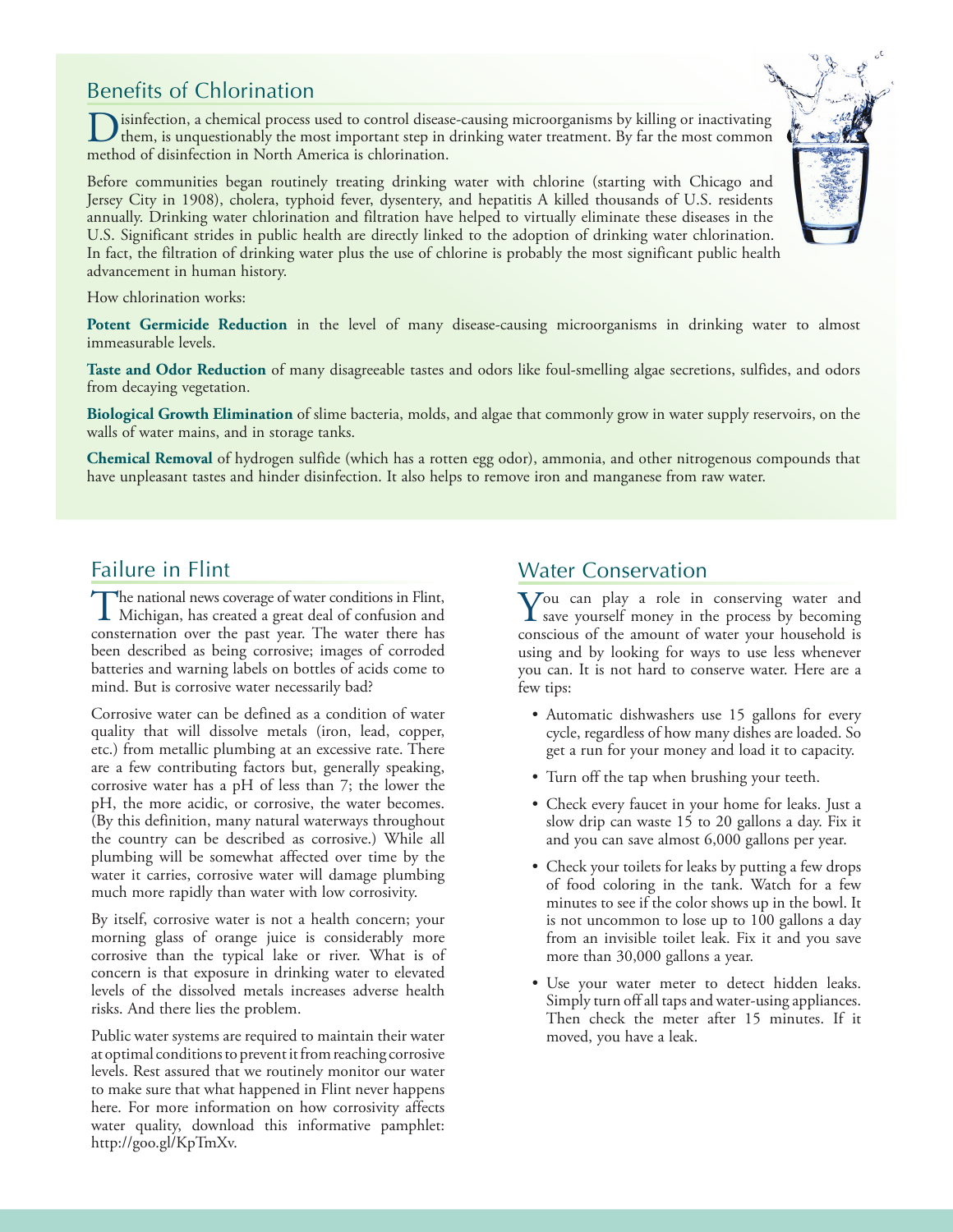## Sampling Results

During the past year, we have taken hundreds of water samples in order to determine the presence of any radioactive, biological, inorganic, volatile organic, or synthetic organic<br>contaminants. The tables below show only th because the concentrations of these substances do not change frequently. In these cases, the most recent sample data are included, along with the year in which the sample was taken.

We participated in the 3rd stage of the EPA's Unregulated Contaminant Monitoring Rule (UCMR3) program by performing additional tests on our drinking water. UCMR3 benefits the environment and public health by providing the EPA with data on the occurrence of contaminants suspected to be in drinking water, in order to determine if the EPA needs to introduce new regulatory standards to improve drinking water quality. Contact us for more information on this program.

| <b>REGULATED SUBSTANCES</b>                                                                                                                                              |                                                           |                                  |                               |                                                       |                                                                                       |                        |                                  |                |                                                                                                                                                               |                               |                       |                                                                                                                             |  |
|--------------------------------------------------------------------------------------------------------------------------------------------------------------------------|-----------------------------------------------------------|----------------------------------|-------------------------------|-------------------------------------------------------|---------------------------------------------------------------------------------------|------------------------|----------------------------------|----------------|---------------------------------------------------------------------------------------------------------------------------------------------------------------|-------------------------------|-----------------------|-----------------------------------------------------------------------------------------------------------------------------|--|
| <b>SUBSTANCE</b><br>(UNIT OF MEASURE)                                                                                                                                    |                                                           |                                  |                               | <b>MCL</b><br><b>YEAR</b><br><b>SAMPLED</b><br>[MRDL] |                                                                                       | <b>MCLG</b><br>[MRDLG] | <b>AMOUNT</b><br><b>DETECTED</b> |                | <b>RANGE</b><br>LOW-HIGH                                                                                                                                      | <b>VIOLATION</b>              | <b>TYPICAL SOURCE</b> |                                                                                                                             |  |
| <b>Chlorine</b> (ppm)                                                                                                                                                    |                                                           |                                  |                               | 2015                                                  | $[4]$                                                                                 |                        | $[4]$                            | 1.14           |                                                                                                                                                               | $0.37 - 1.14$                 | N <sub>o</sub>        | Water additive used to control microbes                                                                                     |  |
| Fluoride (ppm)                                                                                                                                                           |                                                           |                                  |                               | 2015                                                  | $\overline{4}$                                                                        |                        | 4                                | 1.1            | $0.8 - 1.1$                                                                                                                                                   |                               | N <sub>o</sub>        | Erosion of natural deposits; Water additive that promotes strong teeth;<br>Discharge from fertilizer and aluminum factories |  |
| Haloacetic Acids [HAAs] (ppb)                                                                                                                                            |                                                           |                                  |                               | 2015                                                  | 60                                                                                    |                        | <b>NA</b>                        | 15             |                                                                                                                                                               | $2 - 15$                      | N <sub>o</sub>        | By-product of drinking water disinfection                                                                                   |  |
| Nitrite (ppm)                                                                                                                                                            |                                                           |                                  |                               | 2015                                                  | $\overline{1}$                                                                        |                        | -1                               | 0.002          |                                                                                                                                                               | $0.002 - 0.002$               |                       | Runoff from fertilizer use; Leaching from septic tanks, sewage; Erosion of<br>natural deposits                              |  |
| <b>TTHMs [Total Trihalomethanes]</b> (ppb)                                                                                                                               |                                                           |                                  |                               | 2015                                                  | 80                                                                                    |                        | <b>NA</b>                        | 57             |                                                                                                                                                               | $15 - 57$<br>N <sub>o</sub>   |                       | By-product of drinking water disinfection                                                                                   |  |
| Total Organic Carbon (ppm)                                                                                                                                               |                                                           |                                  |                               | 2015                                                  | <b>TT</b>                                                                             |                        | <b>NA</b>                        | 0.9            |                                                                                                                                                               | $0.5 - 0.9$<br>N <sub>o</sub> |                       | Naturally present in the environment                                                                                        |  |
| Turbidity <sup>1</sup> (NTU)                                                                                                                                             |                                                           |                                  |                               | 2015                                                  | <b>TT</b>                                                                             |                        | <b>NA</b>                        | 0.3            |                                                                                                                                                               | $0.02 - 0.3$                  | N <sub>o</sub>        | Soil runoff                                                                                                                 |  |
| Turbidity (Lowest monthly percent of<br>samples meeting limit)                                                                                                           |                                                           |                                  |                               | 2015                                                  | $TT = 95%$ of samples<br>$\epsilon$ = 0.3 NTU                                         |                        | <b>NA</b>                        | 100            |                                                                                                                                                               | <b>NA</b>                     | N <sub>o</sub>        | Soil runoff                                                                                                                 |  |
| Tap water samples were collected for lead and copper analyses from sample sites throughout the community.                                                                |                                                           |                                  |                               |                                                       |                                                                                       |                        |                                  |                |                                                                                                                                                               |                               |                       |                                                                                                                             |  |
| <b>SUBSTANCE</b><br>(UNIT OF MEASURE)                                                                                                                                    | <b>YEAR</b><br><b>SAMPLED</b><br><b>AL</b><br><b>MCLG</b> |                                  |                               |                                                       | <b>AMOUNT DETECTED</b><br><b>SITES ABOVE AL/</b><br>(90TH%TILE)<br><b>TOTAL SITES</b> |                        |                                  |                | <b>VIOLATION TYPICAL SOURCE</b>                                                                                                                               |                               |                       |                                                                                                                             |  |
| <b>Copper</b> (ppm)                                                                                                                                                      | 2014<br>1.3<br>1.3                                        |                                  |                               |                                                       | 0.3<br>0/38                                                                           |                        |                                  | N <sub>o</sub> | Corrosion of household plumbing systems; Erosion of natural deposits                                                                                          |                               |                       |                                                                                                                             |  |
| Lead (ppb)                                                                                                                                                               | 2014<br>15                                                |                                  | $\overline{0}$                | $\mathbf{0}$                                          |                                                                                       |                        | 1/38                             |                | Corrosion of household plumbing systems; Erosion of natural deposits                                                                                          |                               |                       |                                                                                                                             |  |
| <b>SECONDARY SUBSTANCES</b>                                                                                                                                              |                                                           |                                  |                               |                                                       |                                                                                       |                        |                                  |                |                                                                                                                                                               |                               |                       |                                                                                                                             |  |
| <b>SUBSTANCE</b><br>(UNIT OF MEASURE)                                                                                                                                    | <b>YEAR</b><br><b>SAMPLED</b>                             |                                  | <b>SMCL</b>                   |                                                       | <b>AMOUNT</b><br><b>MCLG</b><br><b>DETECTED</b>                                       |                        | <b>RANGE</b><br>LOW-HIGH         |                |                                                                                                                                                               | <b>VIOLATION</b>              |                       | <b>TYPICAL SOURCE</b>                                                                                                       |  |
| Chloride (ppm)                                                                                                                                                           | 2014                                                      |                                  | 250                           |                                                       | <b>NA</b>                                                                             | 28                     |                                  | $28 - 28$      |                                                                                                                                                               | N <sub>o</sub>                |                       | Runoff/leaching from natural deposits                                                                                       |  |
| $pH^2$ (Units)                                                                                                                                                           | 2015                                                      |                                  |                               | > 9.3                                                 | <b>NA</b><br>9.5                                                                      |                        |                                  | $9.3 - 9.5$    |                                                                                                                                                               | N <sub>o</sub>                |                       | Naturally occurring                                                                                                         |  |
| <b>UNREGULATED CONTAMINANT MONITORING RULE PART 3 (UCMR3)</b>                                                                                                            |                                                           |                                  |                               |                                                       |                                                                                       |                        |                                  |                |                                                                                                                                                               |                               |                       |                                                                                                                             |  |
| <b>SUBSTANCE</b><br>(UNIT OF MEASURE)                                                                                                                                    |                                                           |                                  | <b>YEAR</b><br><b>SAMPLED</b> |                                                       | <b>AMOUNT</b><br><b>DETECTED</b>                                                      |                        | <b>RANGE</b><br>LOW-HIGH         |                | <b>TYPICAL SOURCE</b>                                                                                                                                         |                               |                       |                                                                                                                             |  |
| Chlorate (ppb)                                                                                                                                                           |                                                           | 2015                             |                               |                                                       | 0.183                                                                                 | $0.40 - 0.183$         |                                  |                | Chlorine disfection chemicals                                                                                                                                 |                               |                       |                                                                                                                             |  |
| <b>Chromium</b> (ppb)                                                                                                                                                    |                                                           |                                  | 2015                          |                                                       | 0.26                                                                                  | $0.23 - 0.26$          |                                  |                | Discharge from steel and pulp mills; Erosion of natural deposits                                                                                              |                               |                       |                                                                                                                             |  |
| Chromium 6 (ppb)                                                                                                                                                         |                                                           |                                  | 2015                          |                                                       | 0.055                                                                                 |                        | $0.03 - 0.055$                   |                | Natural deposits                                                                                                                                              |                               |                       |                                                                                                                             |  |
| Strontium (ppb)                                                                                                                                                          |                                                           |                                  | 2015                          |                                                       | 67.5                                                                                  | $49.9 - 67.5$          |                                  |                | Natural deposits                                                                                                                                              |                               |                       |                                                                                                                             |  |
| <b>UNREGULATED SUBSTANCES</b><br><sup>1</sup> Turbidity is a measure of the cloudiness of the water. It is monitored because it is a good indicator of the effectiveness |                                                           |                                  |                               |                                                       |                                                                                       |                        |                                  |                |                                                                                                                                                               |                               |                       |                                                                                                                             |  |
| <b>SUBSTANCE</b><br>(UNIT OF MEASURE)                                                                                                                                    | <b>YEAR</b><br><b>SAMPLED</b>                             | <b>AMOUNT</b><br><b>DETECTED</b> |                               | <b>RANGE</b><br>LOW-HIGH                              | <b>TYPICAL SOURCE</b>                                                                 |                        |                                  |                | of the filtration system.<br><sup>2</sup> The New Britain Water Department is mandated to maintain a pH value greater than 9.3 to optimize corrosion control. |                               |                       |                                                                                                                             |  |
| <b>Chloroform</b> (ppb)                                                                                                                                                  | 21<br>2015                                                |                                  |                               | $21 - 21$                                             | By-product of disinfection                                                            |                        |                                  |                |                                                                                                                                                               |                               |                       |                                                                                                                             |  |
| Sodium (ppm)                                                                                                                                                             | 2015                                                      | 13.6                             |                               | $13.6 - 13.6$                                         | Chemicals used to purify water                                                        |                        |                                  |                |                                                                                                                                                               |                               |                       |                                                                                                                             |  |